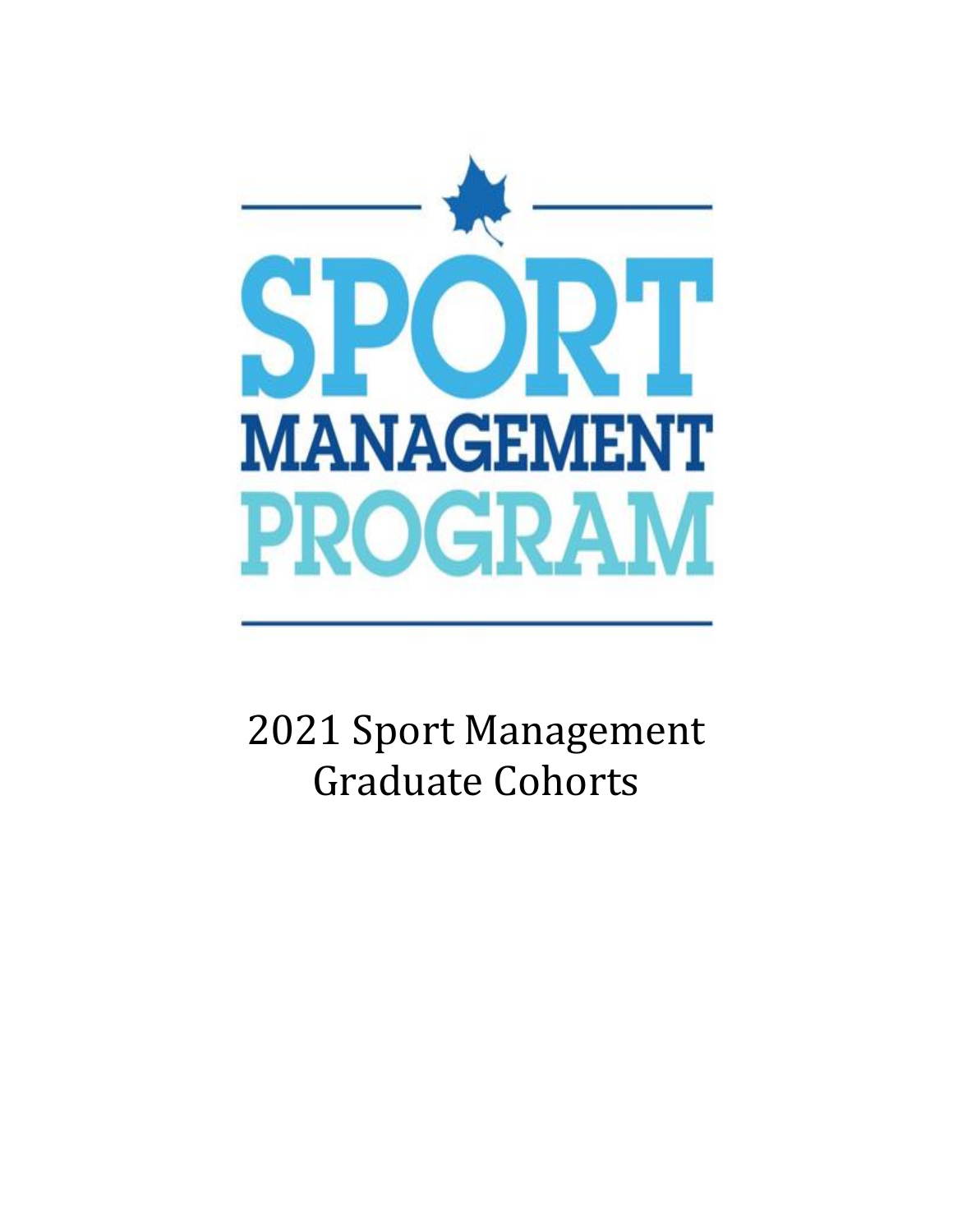## **Full-Time Cohort 2021**

| <b>Spring Cohort</b>                                                                                                                                                                                                                    | <b>Summer Cohort</b>                                                                                                                                                                                                                          |
|-----------------------------------------------------------------------------------------------------------------------------------------------------------------------------------------------------------------------------------------|-----------------------------------------------------------------------------------------------------------------------------------------------------------------------------------------------------------------------------------------------|
| (Full Time)                                                                                                                                                                                                                             | (Full Time)                                                                                                                                                                                                                                   |
| <b>9 credits</b>                                                                                                                                                                                                                        | <b>9 Credits</b>                                                                                                                                                                                                                              |
| <b>Spring 1</b>                                                                                                                                                                                                                         | <b>Summer 1</b>                                                                                                                                                                                                                               |
| SPM510 - Foundations of                                                                                                                                                                                                                 | <b>SPM510- Foundations of</b>                                                                                                                                                                                                                 |
| <b>Sport Management</b>                                                                                                                                                                                                                 | <b>Sport Management</b>                                                                                                                                                                                                                       |
| SPM620 - Sport Facility<br><b>Design</b>                                                                                                                                                                                                | <b>SPM620- Sport Facility</b><br><b>Design</b>                                                                                                                                                                                                |
| <b>SPM622 - Sport Finance</b>                                                                                                                                                                                                           | SPM635- Governance and<br>Compliance                                                                                                                                                                                                          |
| <b>Summer 1</b>                                                                                                                                                                                                                         | <b>Fall 1</b>                                                                                                                                                                                                                                 |
| SPM633-Sport                                                                                                                                                                                                                            | SPM604-Assessment in                                                                                                                                                                                                                          |
| <b>Management Seminar</b>                                                                                                                                                                                                               | <b>Sport Management</b>                                                                                                                                                                                                                       |
| SPM635- Governance and<br>Compliance<br><b>SPM637- Sport Media</b><br><b>Relations</b><br><b>Fall 1</b><br>SPM604- Assessment in<br><b>Sport Management</b><br>SPM621-Administrative<br><b>Theory in Sport</b><br>SPM631-Organizational | SPM621- Administrative<br><b>Theory in Sport</b><br><b>SPM633- Sport Management</b><br>Seminar<br><b>Spring 1</b><br><b>SPM622- Sport Finance</b><br><b>SPM623- Sport Law and Risk</b><br><b>Management</b><br><b>SPM624- Sport Marketing</b> |
| Leadership                                                                                                                                                                                                                              |                                                                                                                                                                                                                                               |
| <b>Spring 2</b>                                                                                                                                                                                                                         | <b>Summer 2</b>                                                                                                                                                                                                                               |
| SPM623- Sport Law and                                                                                                                                                                                                                   | SPM631 - Organizational                                                                                                                                                                                                                       |
| <b>Risk Management</b>                                                                                                                                                                                                                  | Leadership                                                                                                                                                                                                                                    |
| <b>SPM624- Sport Marketing</b>                                                                                                                                                                                                          | <b>SPM637- Sport Media</b><br><b>Relations</b>                                                                                                                                                                                                |
| SPM629 - Internship<br><b>OR</b>                                                                                                                                                                                                        | SPM629 - Internship<br><b>OR</b>                                                                                                                                                                                                              |
| SPM692 - Research Project                                                                                                                                                                                                               | SPM692 - Research Project                                                                                                                                                                                                                     |